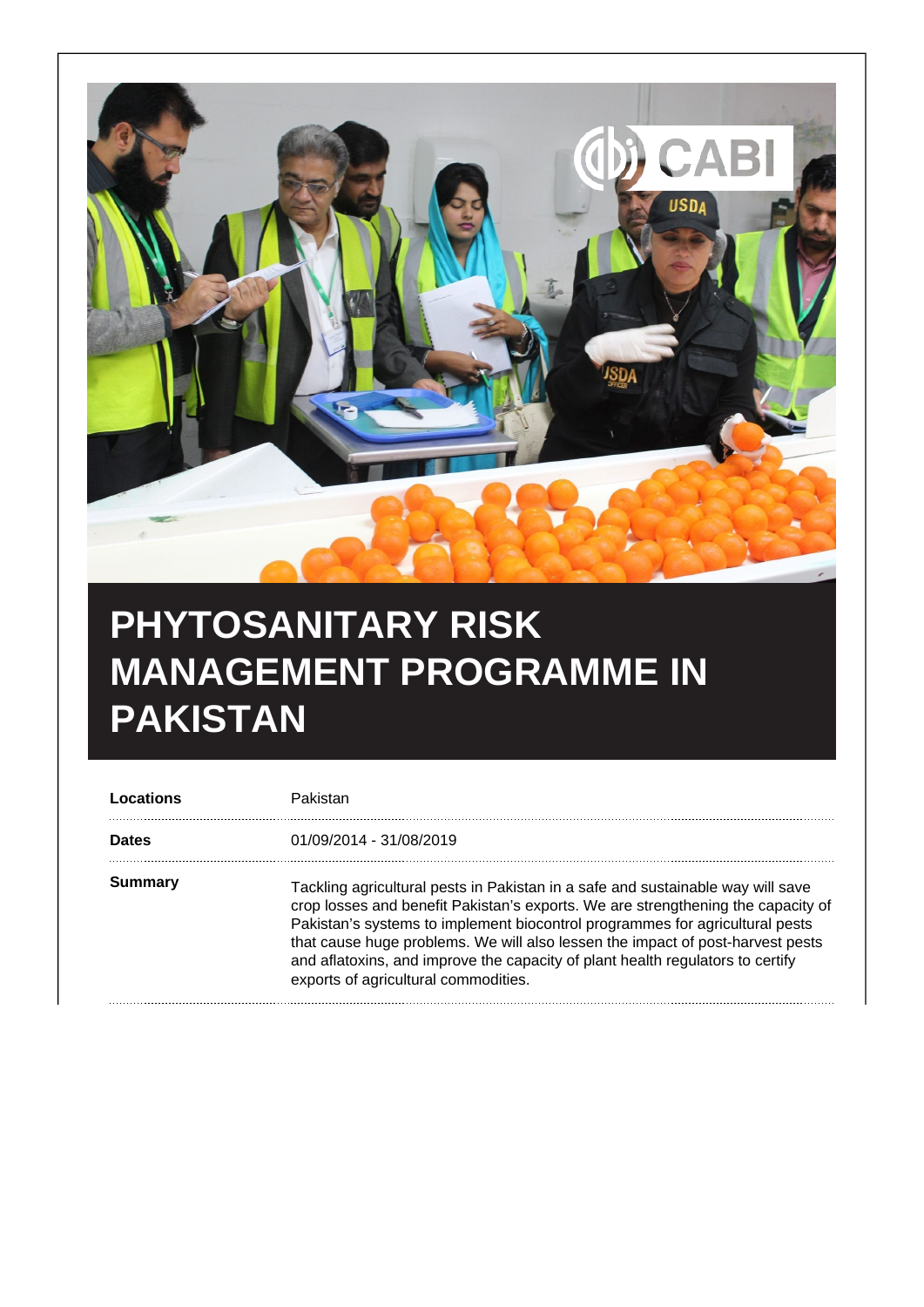| The problem       | Insect pests cause millions of dollars' worth of crop losses throughout the world,<br>and Pakistan is no exception. They can harm crops both before and after they're<br>harvested in storage, and together, they are causing huge losses.                                                                                                                                                                                                                                                             |
|-------------------|--------------------------------------------------------------------------------------------------------------------------------------------------------------------------------------------------------------------------------------------------------------------------------------------------------------------------------------------------------------------------------------------------------------------------------------------------------------------------------------------------------|
|                   | Most farmers in Pakistan are dependent on toxic chemicals in order to tackle<br>these notorious insect pests and these are often applied unselectively. This<br>raises both environmental and human health concerns. However, a system that<br>integrates current pest management technologies with a sustainable approach<br>will have the potential to save hundreds of millions of dollars in crop losses.                                                                                          |
|                   | Biological control is a sustainable way of tackling pests on an area wide basis.<br>This entails identifying an insect pest exactly in order to find an appropriate and<br>sustainable solution for it. This method reduces pest infestation and, because it<br>doesn't use toxic chemicals, it ensures that people have safe and healthy food<br>to eat. Not only this, good pest free crops, without heavy pesticide residues, will<br>open new export markets for Pakistan's agricultural products. |
|                   | Aflatoxins can also be a huge problem in improperly stored crops and produce<br>poisonous carcinogens.                                                                                                                                                                                                                                                                                                                                                                                                 |
| What we are doing | To help solve Pakistan's agricultural pest problem, the CABI team aim to<br>implement a biological control programme. It will focus on the most destructive<br>insects and in turn, will reduce Pakistan's food losses. If successful, this<br>programme will mitigate the impact of pre and post-harvest pests of rice and<br>horticultural crops.                                                                                                                                                    |
|                   | We will need to improve the technical capacity of national partners to survey<br>pests and to develop and deploy biocontrol agents.                                                                                                                                                                                                                                                                                                                                                                    |
|                   | We will also need to analyse and generate actionable information in order to<br>regulate aflatoxins in Pakistan's fresh produce supply chains.                                                                                                                                                                                                                                                                                                                                                         |
|                   | We will also need to improve the capacity of plant health regulators who certify<br>Pakistan's agricultural commodity exports.                                                                                                                                                                                                                                                                                                                                                                         |
|                   | In order to do this we will need to mass rear and find ways to conserve important<br>biocontrol agents of papaya mealy bug, apple pests, fruit flies and the giant<br>mealy bug. The team will establish biological control laboratories and in Natural<br>Enemy Field Reservoirs (NEFRs) in Sindh, Balochistan, Gilgit and Skardu.                                                                                                                                                                    |
|                   | The CABI team will perform regular on-farm releases of biocontrol agents, and<br>work with farmers to ensure they, and representatives of allied government and<br>private sector agencies, understand the theory of insect biological control and<br>know how to establish and maintain NEFRs and Sanitary and Phytosanitary<br>(SPS) compliance in rice and fresh produce supply chains.                                                                                                             |